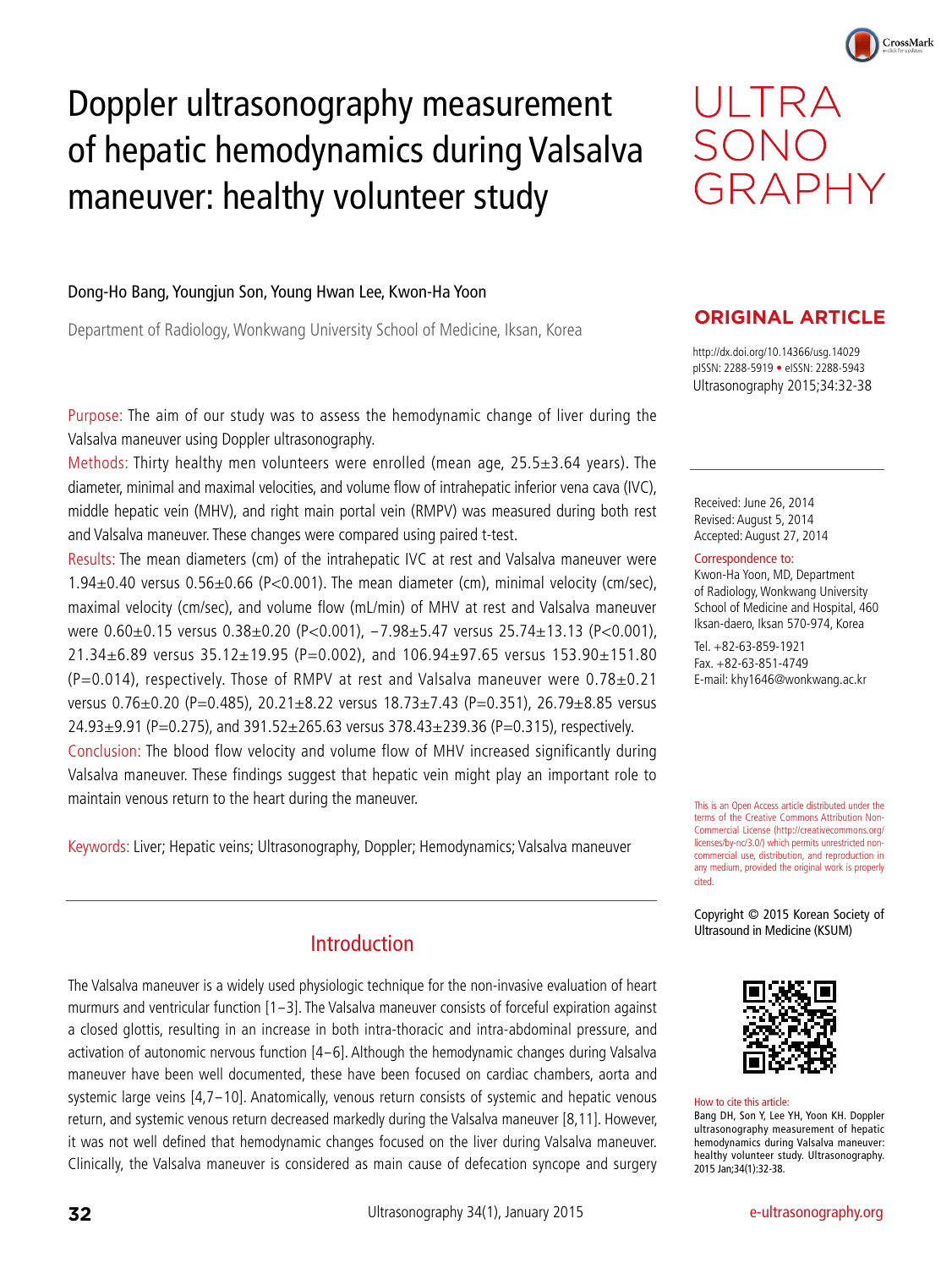performed in a patient with functional suprahepatic inferior vana cava (IVC) obstruction during the Valsalva maneuver [12]. Collapsed IVC showed during the maneuver in normal healthy subjects using ultrasonography study, but IVC showed angular appearance and not collapsed during the maneuver in the venography study [10,11]. The change of IVC during the maneuver is ambiguous and hemodynamic contribution of hepatic vein and portal vein during the maneuver has not been studied in normal healthy subjects.

Duplex Doppler ultrasonography of the liver provides important information about liver condition [11,13]. Hepatic vein flow depends on hepatic parenchymal compliance, thoracoabdominal pressure, and right atrial pressure. It is known that hepatic vein Doppler waveform is triphasic pattern which is composed of two anterograde flow peaks toward the heart and one retrograde flow peak toward the liver in healthy subjects [14]. Recently, volume flow measurement has been used for quantification of blood flow and it showed good correlation with magnetic resonance in quantification of cerebral blood flow [15-17]. Therefore, analysis of flow pattern and quantification of liver flow can be helpful to understand liver condition under the Valsalva maneuver. Even the liver hemodynamic changes during the Valsalva maneuver in healthy volunteers have been studied in previous reports, its contribution to venous return is not focused enough [18,19]. We hypothesized that the hepatic circulation might be an important role to maintain venous return to the heart during Valsalva maneuver. The aim of our study was to assess the hemodynamic change of liver including hepatic vein and portal vein during the Valsalva maneuver.

# Materials and Methods

#### **Subjects**

Institutional Review Board was obtained by our institute. For this prospective study, volunteers who had no known liver or heart disease were included. Volunteers with heart diseases were excluded by medical history, and those with diffuse liver parenchymal diseases were also excluded by clinical, laboratory, and B-mode ultrasonography. To prevent the effects of obesity in the evaluation, volunteers with body mass index over 25 were excluded. Volunteers with a previous history of abdominal or thoracic surgery or alcohol use or taking cardiovascular medication that may have an adverse effect on the liver were also disqualified to precluded possible influences on the waveform of the hepatic vein. Totally 30 consecutive adults with sufficient inclusion criteria participated in our study. They were men, with a mean age of 25.5±3.64 years (range, 22 to 33 years), who were gathered from military service. The volunteers were briefed about the study protocol, and then written consents for this study were obtained.

#### Ultrasonography and Analysis

The subjects underwent ultrasonography in the sitting position. The ultrasonography was performed by a radiologist (DHB) using 4.0 MHz convex probe (LOGIQ 9, GE Healthcare, Waukesha, WI, USA). Before evaluation of the vascular flow was performed, a routine examination of the liver was made to exclude any pathologic processes. Subjects underwent ultrasonography during both rest and Valsalva maneuver. The subjects were instructed to perform Valsalva maneuver, which were full inspiration followed closed glottis with forceful expiration for 10-20 seconds. Scanning parameters were as follows: depth of the display, 16.0 cm; one focal zone at the target vessel, dynamic range, 75 dB; frame rate, 31 Hz; time gain control at its central position, and power at a constant level. For ultrasonography at rest, all subjects were asked to breathe shallowly while the images were captured in order to facilitate good quality images. The mid-portion of right main portal vein (RMPV) was imaged on behalf of portal veins and the nearest confluent portion of middle hepatic vein (MHV) was imaged on behalf of hepatic veins, because these vessels were adequate for Doppler ultrasonography. Ultrasonograms of the intrahepatic IVC and MHV were obtained by a subcostal approach and intercostal approach was used for RMPV imaging. Spectral Doppler ultrasonography was used for measure of vascular flow of the RMPV and MHV. The waveforms of a MHV were classified into three groups: triphasic waveform, biphasic waveform without a reverse flow, and monophasic waveform. Maximal and minimal velocities of the RMPV and MHV were measured. For flowvolume measurements, the RMPV and MHV were targeted. The same longitudinal plane along the target vessels was used for the flow measurements, maintaining the plane of section as constant as possible. Windows of spectral Doppler were used to place the sample volume for supplemental pulsed wave interrogation at the selected site of measurement. The sample volume was within the vessel diameter and changed during the Valsalva maneuver because of diameter of MHV decreased. Angle of insonation was adjusted at or below 60° and was kept constant while both rest and Valsalva maneuver.

The luminal diameter for measurement of volume flow was measured on the magnified images of the vessel. The volume flow measurements were automatically calculated by the built-in software of the ultrasonography device after the image was frozen, as the product of angle-corrected, time-averaged flow velocity, and the diameter of the vessels. The luminal diameter and flow measurements were repeated 3 times for each vessel and then averaged to provide the value estimates of each vessel to minimize the random errors to an acceptable level. All ultrasonography was performed by a single radiologist, experienced in ultrasonography.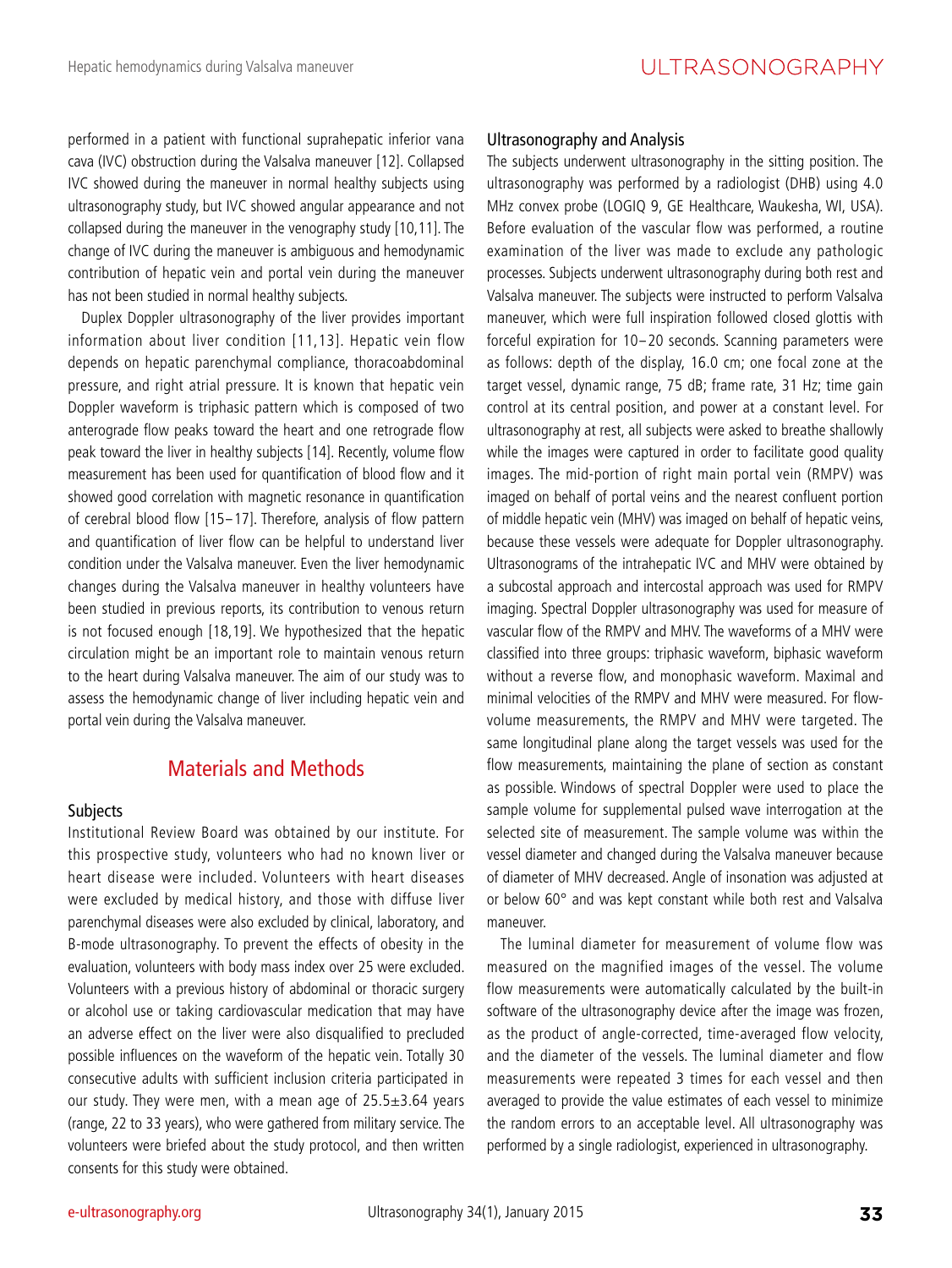#### Statistical Analysis

Quantitative analysis was performed by the same radiologist who performed ultrasonography. The diameter of intrahepatic IVC, and diameter, and minimal and maximal velocities and volume flow of the MHV and RMPV at rest were compared to those during the Valsalva maneuver using paired t-test. Statistical significance was set at P<0.05. The analysis was performed using SPSS ver. 12.0 (SPSS Inc., Chicago, IL, USA).

# **Results**

During the Valsalva maneuver, the diameters of the intrahepatic IVC decreased. The half of all subjects' intrahepatic IVC collapsed  $(n=15)$  and other half showed decrease in diameter  $(n=15)$ . The mean diameters (cm) of the intrahepatic IVC at rest and Valsalva maneuver were 1.94±0.40 versus 0.56±0.66 (P<0.001). The mean diameter (cm), minimal velocity (cm/sec), maximal velocity (cm/sec), and volume flow (mL/min) of MHV at rest and Valsalva maneuver were  $0.60\pm0.15$  versus  $0.38\pm0.20$  (P<0.001),  $-7.98\pm5.47$ versus 25.74±13.13 (P<0.001), 21.34±6.89 versus 35.12±19.95  $(P=0.002)$ , and  $106.94\pm97.65$  versus  $153.90\pm151.80$  (P=0.014), respectively. The mean diameter (cm), minimal velocity (cm/sec), maximal velocity (cm/sec), and volume flow (mL/min) of RMPV at rest and Valsalva maneuver were 0.78±0.21 versus 0.76±0.20 (P=0.485),  $20.21 \pm 8.22$  versus  $18.73 \pm 7.43$  (P=0.351),  $26.79 \pm 8.85$ versus 24.93±9.91 (P=0.275), and 391.52±265.63 versus 378.43±239.36 (P=0.315), respectively (Table 1).

Mainly, MHV Doppler waveform showed triphasic pattern (73.4%) during rest period and monophasic pattern (80.0%) during Valsalva maneuver. The patterns of MHV waveform changes demonstrated by following figures and a table (Table 2, Figs. 1-3).

# **Discussion**

Anatomically, the hemodynamics of liver can be classified as influx to the liver and efflux from the liver. Influx system includes hepatic artery and portal vein, efflux system is hepatic vein. Even though the hepatic artery was not assessed by spectral Doppler ultrasonography due to its narrow diameter, change of hepatic artery flow might be minimal or increased during Valsalva maneuver [20]. Therefore, hemodynamic influx from the portal vein and the hepatic artery to the liver may maintain or slightly increase during the maneuver. In normal condition, hepatic influx flow are same to hepatic efflux flow. That suggests that increased hepatic venous flow lead to increased portal venous or hepatic arterial flow. However, our data showed that reciprocal result of increased hepatic venous flow and decreased portal flow even though it was not statistically significant during Valsalva maneuver. This results might be due to ultrasonography observation for short time interval of 10-20 seconds during the Valsalva maneuver. Rather than this point, we suggest that increased hepatic venous flow was temporal compensatory effect for decreased systemic venous return by direct external compression of the inferior vena cava during the Valsalva maneuver. In addition, there is a wide variation in venous return from subject to subject, produced by a wide variation in splanchnic pooling from subject to subject during the Valsalva maneuver [21].

#### Table 2. Change in middle hepatic vein Doppler waveform during Valsalva maneuver in healthy subjects

| Rest               | Valsalva maneuver   |
|--------------------|---------------------|
| Triphasic $(n=22)$ | Monophasic $(n=17)$ |
|                    | Biphasic $(n=5)$    |
| Biphasic (n=8)     | Monophasic $(n=7)$  |
|                    | Biphasic $(n=1)$    |

| ╯<br>Vessel | Parameter                 | Rest $(n=30)$    | $VM(n=30)$      | P-value |
|-------------|---------------------------|------------------|-----------------|---------|
| <b>IVC</b>  | Diameter (cm)             | $1.94 \pm 0.40$  | $0.56 \pm 0.66$ | < 0.001 |
| <b>MHV</b>  | Diameter (cm)             | $0.60 \pm 0.15$  | $0.38 \pm 0.20$ | < 0.001 |
|             | Minimal velocity (cm/sec) | $-7.98 \pm 5.47$ | $25.74 + 13.13$ | < 0.001 |
|             | Maximal velocity (cm/sec) | 21.34±6.89       | 35.12±19.95     | 0.002   |
|             | Volume flow (mL/min)      | 106.94±97.65     | 153.90 + 151.80 | 0.014   |
| <b>RMPV</b> | Diameter (cm)             | $0.78 \pm 0.21$  | $0.76 \pm 0.20$ | 0.485   |
|             | Minimal velocity (cm/sec) | $20.21 \pm 8.22$ | $18.73 + 7.43$  | 0.351   |
|             | Maximal velocity (cm/sec) | 26.79±8.85       | 24.93±9.91      | 0.275   |
|             | Volume flow (mL/min)      | 391.52±265.63    | 378.43±239.36   | 0.315   |

Table 1. Diameter of inferior vena cava, and diameter and peak velocity and volume flow of right main portal vein and middle hepatic vein during rest and Valsalva maneuver

VM, Valsalva maneuver; IVC, intrahepatic inferior vena cava; MHV, middle hepatic vein; RMPV, right main portal vein.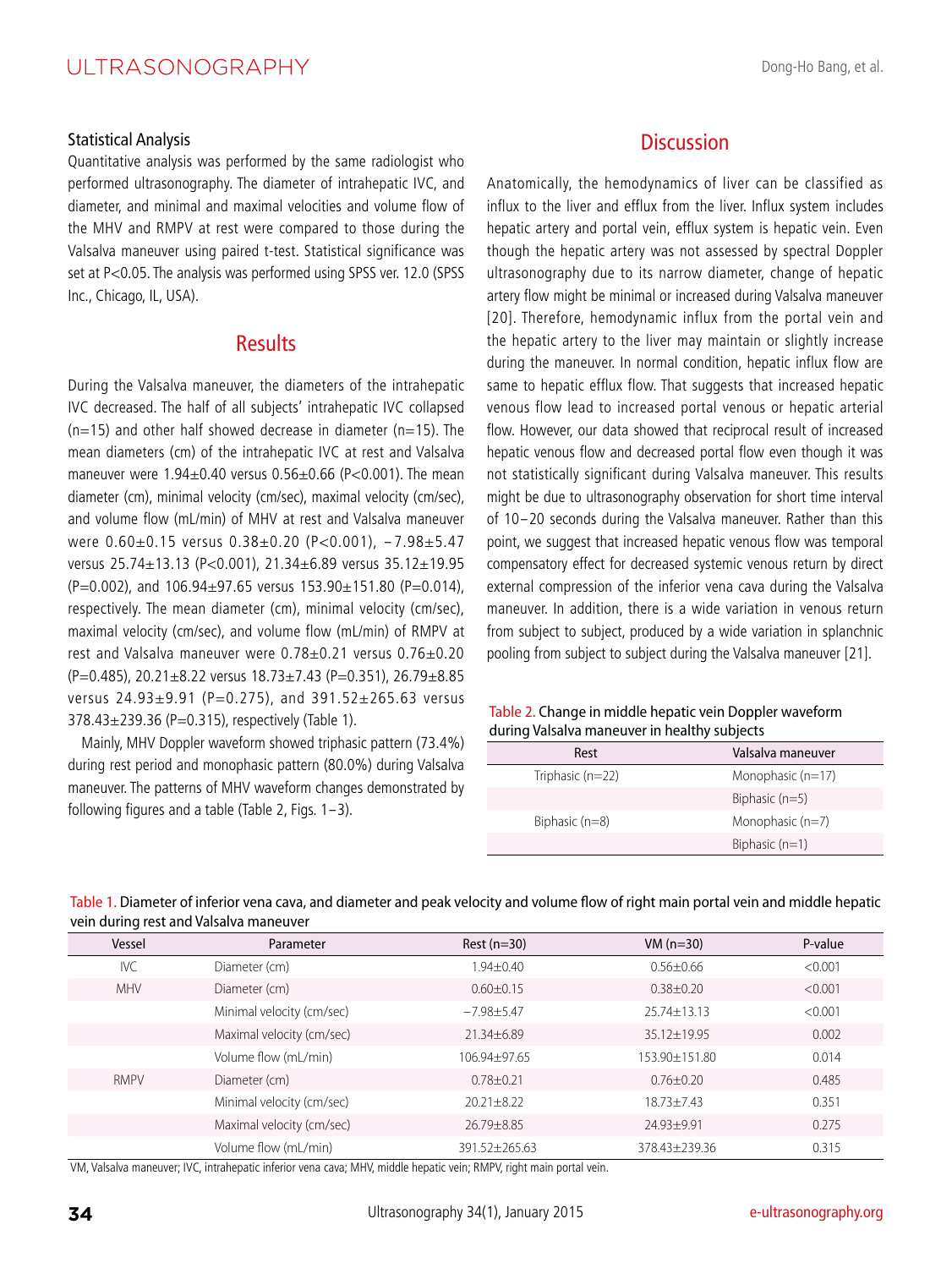# UI TRASONOGRAPHY

Under those conditions, Valsalva maneuver increases intraabdominal pressure, so the liver may be squeezed, and the hepatic vein is simultaneously squeezed. In our study, the diameter of the hepatic vein decreased, minimal and maximal velocities and volume flow of the hepatic vein increased. Besides squeezing effect of Valsalva maneuver to hepatic vein, increased abdominal pressure increase intrahepatic pressure and make pressure gradient between the liver and heart. Blood flow is determined by pressure gradient.

The pressure gradient maintained during Valsalva maneuver and can produce stable venous return to the heart during the maneuver. When Valsalva maneuver finishes, the increased intra-abdominal pressure and thoracic pressure are relaxed. At that time, venous return through the liver would suddenly decrease, and venous return through the systemic large veins suddenly increases. This finding indicated that increased hepatic venous flow during the Valsalva maneuver was not directly related to decreased systemic venous



Fig. 1. Doppler wave form changes of middle hepatic vein with monophasic pattern during the Valsalva maneuver. A. The waveform is biphasic pattern at rest. B. During the Valsalva maneuver, the middle hepatic vein's waveform express decreased in diameter, increased in minimal and maximal velocities, and its waveform change to a monophasic pattern.



Fig. 2. Doppler wave form change of middle hepatic vein to biphasic pattern with elevated baseline during the Valsalva maneuver. A. At rest, biphasic pattern is seen in a subject. B. During Valsalva maneuver, baseline is elevated and peak velocity is maintained. This peak velocity was thought as a dominant antegrade wave caused by suction of blood into the right atrium from the liver due to the tricuspid annulus which moves toward the cardiac apex during ventricular systole.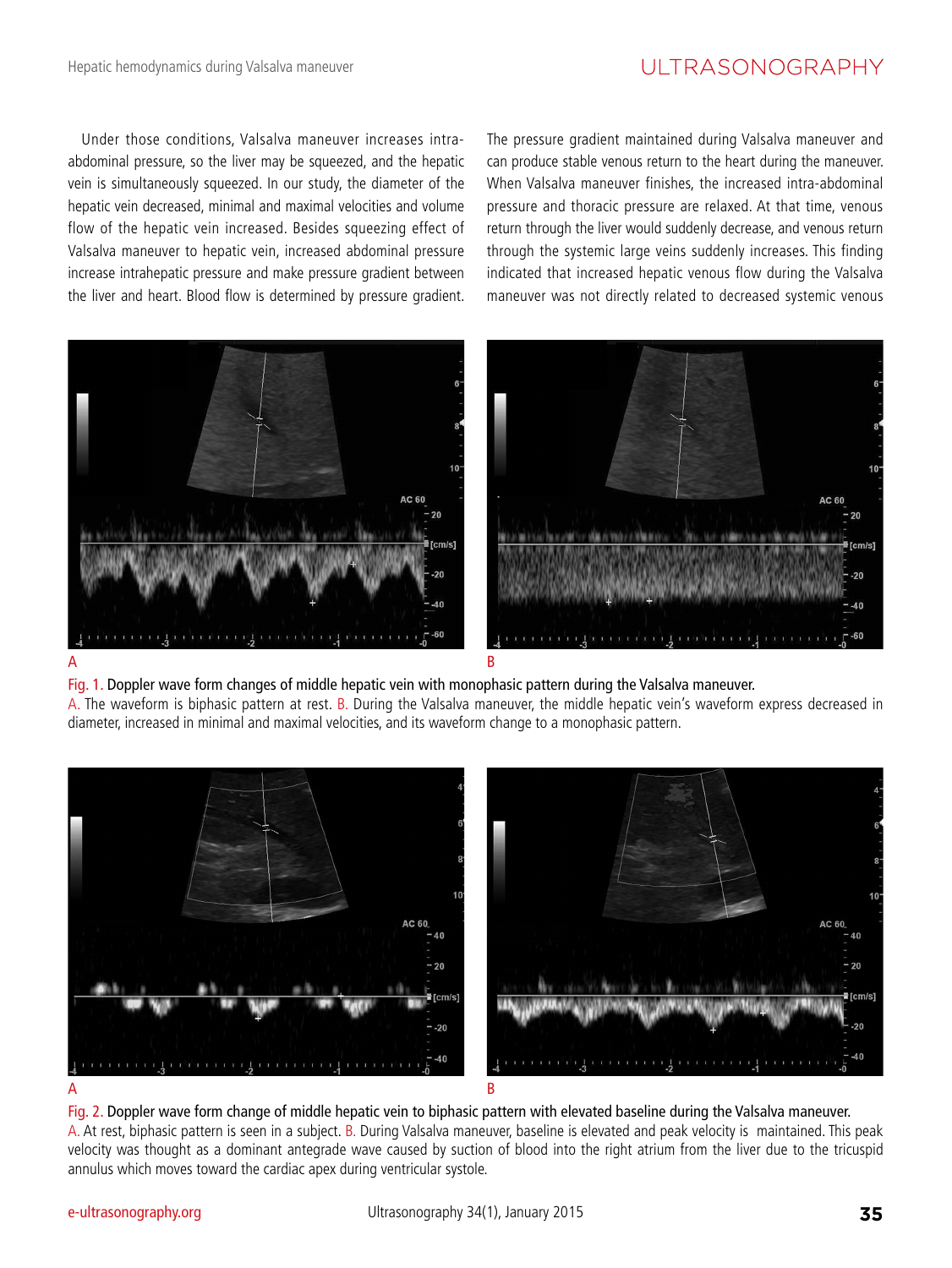# UI TRASONOGRAPHY



Fig. 3. Doppler wave form of middle hepatic vein with biphasic pattern without significant change during Valsalva maneuver. A. At rest, biphasic pattern is seen in a subject. B. During Valsalva maneuver, there is no significant change of the waveform's morphology and its diameter; there is no elevation of minimal velocity or maximal velocity.

return, but it would be a function of maintenance of venous return to the heart by squeezing effect of liver.

Doppler waveform of hepatic vein is determined by the balance between hepatic pressure and right atrial pressure. Valsalva maneuver can elevate intra-abdominal pressure, its effect on the liver can be various. On the other hand, during ventricular systole, the tricuspid annulus moves toward the cardiac apex, causing suction of blood into the right atrium from the liver. The result is a dominant antegrade wave [18]. Mediastinal volume decreases during the Valsalva maneuver, which may limit cardiac motion, so the suction effect by ventricular contraction may be reduced. This effect may be various. The monophasic pattern seems to be seen in subjects with effectively increased hepatic pressure representing as high baseline hepatic vein velocity and limited cardiac motion, and it showed in 80% of all subjects in our study. A biphasic pattern seems to be seen in subjects with insufficiently increased hepatic pressure and insufficiently limited cardiac motion. One subject who did not show the waveform changes in the hepatic vein during the Valsalva maneuver in our study. We think that the subject may fail to increase hepatic pressure.

A collapsed intrahepatic IVC was also an important finding in our study. To evaluate hepatic hemodynamic changes during Valsalva maneuver is important because there is no confirmative study that functional IVC stenosis should be treated by surgery. Anatomically, IVC can be divided as suprahepatic portion, intrahepatic portion, and infrahepatic portion. In a previous report, the patient who had defecation syncope with functional stenosis at suprahepatic portion was corrected by surgery [12]. This seems to be reasonable because suprahepatic IVC stenosis may be vulnerable to take sufficient venous return during Valsalva maneuver. However, intrahepatic portion IVC stenosis does not seems to be surgical disease on the basis of our results. In previous studies, the IVC changes during Valsalva maneuver were ambiguous [10,11]. The IVC was collapsed during Valsalva maneuver in a study with ultrasonography and the IVC was intrahepatic portion [11]. However, the IVC was not collapsed during Valsalva maneuver in other study with venography [10]. We evaluate intrahepatic portion of IVC and it showed decreased in diameter in half of the subjects and collapsed in other half of the subjects. Venography study might be influenced by injector with pressure, so liver ultrasonography seems to be better except for lack of direct velocity measurement of IVC. On the basis of our study, hepatic vein might have an important role to maintain venous return during Valsalva maneuver. Therefore, in our knowledge, functional IVC stenosis may be treated by surgery if the stenotic site is at suprahepatic portion. However, if the stenotic site is at intrahepatic portion or infrahepatic portion, functional IVC stenosis should not be treated by surgery. Those cases may be physiologic findings during Valsalva maneuver. Further study might be necessary to assess the hemodynamic change of liver in patients with defecation syncope.

Our study had some limitations. First, the study group was too small to figure out the effect of Valsalva maneuver and the volunteers included in our study were young healthy males. We thought that obesity could increase squeezing effect of the Valsalva maneuver and was one of exclusion criteria. Therefore, our data might be skewed to very healthy young men. However, our study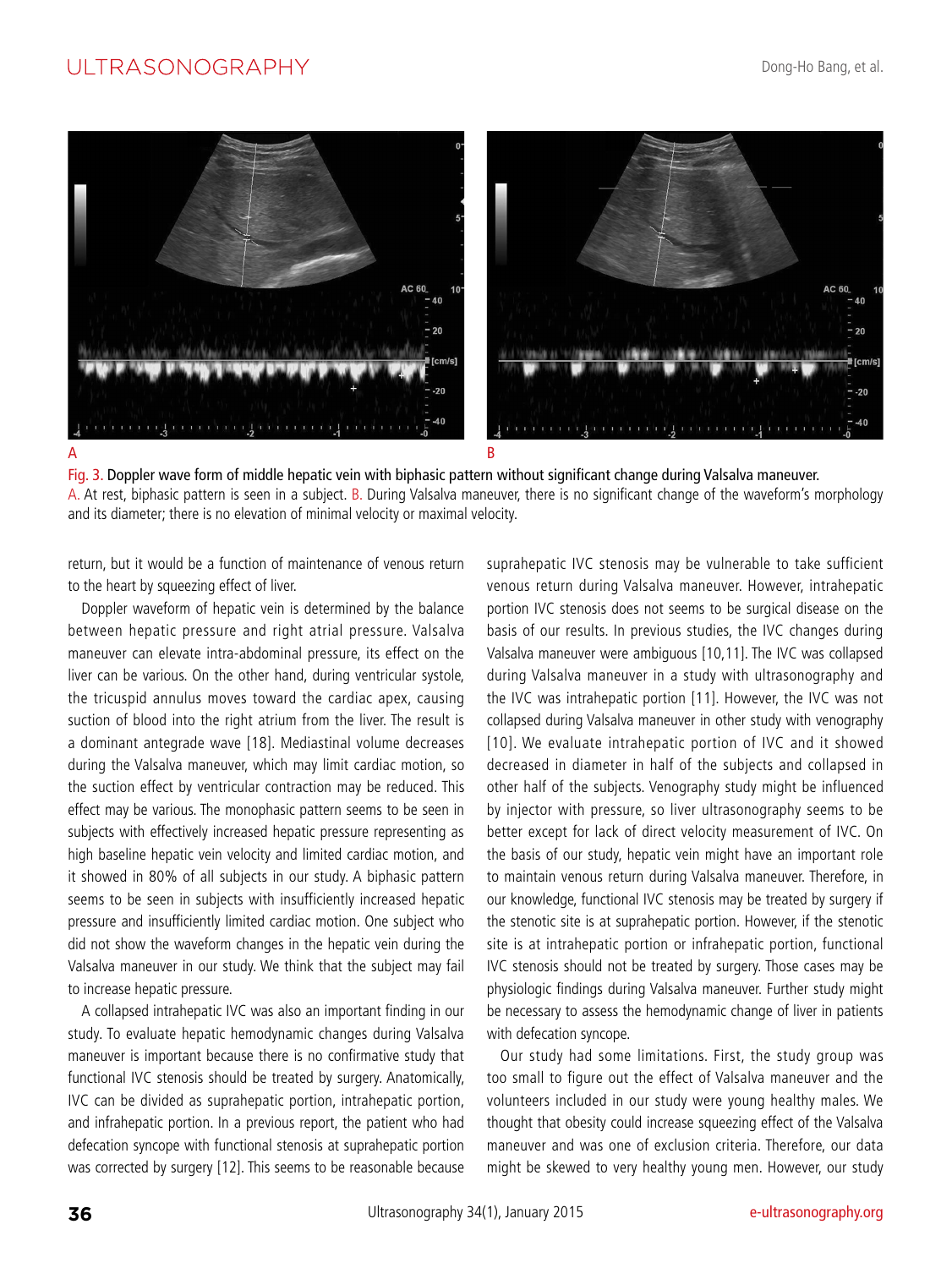suggests that the hepatic vein Doppler waveform be different in each subject during the Valsalva maneuver. Second, we did not assess the patient groups of liver cirrhosis or defecation syncope in our study. Our study focused on hepatic hemodynamics during Valsalva maneuver in healthy subjects which have not been focused enough. Third, we could not obtain all portal veins and hepatic veins because of long acquisition time and inadequate angle for Doppler ultrasonography. In addition, we could not evaluate the changes of temporally increased of hepatic venous efflux, which would be same to hepatic influx due to decreased volume of liver by squeezing effect during the Valsalva maneuver. It was a physiologically inevitable limitation because the Valsalva maneuver could not be maintained for a long time. Fourth, we could not use manometry to quantify the Valsalva maneuver and could not measure intra-thoracic and intra-abdominal pressure because of lacking equipment. However, we educated the subjects in our study before the ultrasonography and checked the Valsalva maneuver as strong as they could do. Fifth, we assessed MHV flow, which may be different from other hepatic vein flow because of different hepatic mass around the vessel. Sixth, there were technical problems to perform spectral Doppler during Valsalva maneuver. Practically, it was difficult to evaluate MHV velocity and volume flow because its diameter decreased markedly and its location changed during the maneuver.

In conclusion, hepatic hemodynamics during Valsalva maneuver are presented in our study. Flow velocity and volume flow of hepatic vein were increased, but those of portal vein were not affected by Valsalva maneuver. These findings suggest the temporally increased hepatic venous return by squeezing effect of liver might play an important role to maintain systemic venous return during Valsalva maneuver.

ORCID: Dong-Ho Bang: http://orcid.org/0000-0002-6005-4268; Youngjun Son: http://orcid.org/0000-0002-5067-3954; Young Hwan Lee: http://orcid.org/0000- 0001-5893-6571; Kwon-Ha Yoon: http://orcid.org/0000-0002-2634-8510

## Conflict of Interest

No potential conflict of interest relevant to this article was reported.

## Acknowledgments

This paper was supported by Wonkwang University in 2013.

# References

1. Gorlin R, Knowles JH, Storey CF. The Valsalva maneuver as a test of cardiac function; pathologic physiology and clinical significance. Am J Med 1957;22:197-212.

- 2. Nishimura RA, Tajik AJ. The Valsalva maneuver and response revisited. Mayo Clin Proc 1986;61:211-217.
- 3. Sharpey-Schafer EP. Effects of Valsalva's manoeuvre on the normal and failing circulation. Br Med J 1955;1:693-695.
- 4. Attubato MJ, Katz ES, Feit F, Bernstein N, Schwartzman D, Kronzon I. Venous changes occurring during the Valsalva maneuver: evaluation by intravascular ultrasound. Am J Cardiol 1994;74:408- 410.
- 5. Talasz H, Kofler M, Lechleitner M. Misconception of the Valsalva maneuver. Int Urogynecol J 2011;22:1197-1198.
- 6. Zhang R, Crandall CG, Levine BD. Cerebral hemodynamics during the Valsalva maneuver: insights from ganglionic blockade. Stroke 2004;35:843-847.
- 7. McIntosh HD, Burnum JF, Hickam JB, Warren JV. Circulatory changes produced by the Valsalva maneuver in normal subjects, patients with mitral stenosis, and autonomic nervous system alterations. Circulation 1954;9:511-520.
- 8. Choi HS, Sul JG, Yi KS, Seo JM, Chung KY. Ultrasonographic finding of internal jugular vein during anti-G straining maneuver: is it associated with gravity-induced loss of consciousness? Eur J Appl Physiol 2010;109:625-630.
- 9. Soo CS, Chuang VP. Pseudo-obstruction of inferior vena cava from Valsalva's maneuver. J Urol 1981;126:542-543.
- 10. Doppman J. Effect of Valsalva maneuver on the inferior vena cava in man. Invest Radiol 1967;2:332-338.
- 11. Grant E, Rendano F, Sevinc E, Gammelgaard J, Holm HH, Gronvall S. Normal inferior vena cava: caliber changes observed by dynamic ultrasound. AJR Am J Roentgenol 1980;135:335-338.
- 12. Brophy CM, Evans L, Sumpio BE. Defecation syncope secondary to functional inferior vena caval obstruction during a Valsalva maneuver. Ann Vasc Surg 1993;7:374-377.
- 13. Zwiebel WJ. Sonographic diagnosis of hepatic vascular disorders. Semin Ultrasound CT MR 1995;16:34-48.
- 14. Bolondi L, Li Bassi S, Gaiani S, Zironi G, Benzi G, Santi V, et al. Liver cirrhosis: changes of Doppler waveform of hepatic veins. Radiology 1991;178:513-516.
- 15. Soustiel JF, Glenn TC, Vespa P, Rinsky B, Hanuscin C, Martin NA. Assessment of cerebral blood flow by means of blood-flow-volume measurement in the internal carotid artery: comparative study with a 133xenon clearance technique. Stroke 2003;34:1876-1880.
- 16. Schoning M, Walter J, Scheel P. Estimation of cerebral blood flow through color duplex sonography of the carotid and vertebral arteries in healthy adults. Stroke 1994;25:17-22.
- 17. Oktar SO, Yucel C, Karaosmanoglu D, Akkan K, Ozdemir H, Tokgoz N, et al. Blood-flow volume quantification in internal carotid and vertebral arteries: comparison of 3 different ultrasound techniques with phase-contrast MR imaging. AJNR Am J Neuroradiol 2006;27:363-369.
- 18. Coulden RA, Lomas DJ, Farman P, Britton PD. Doppler ultrasound of